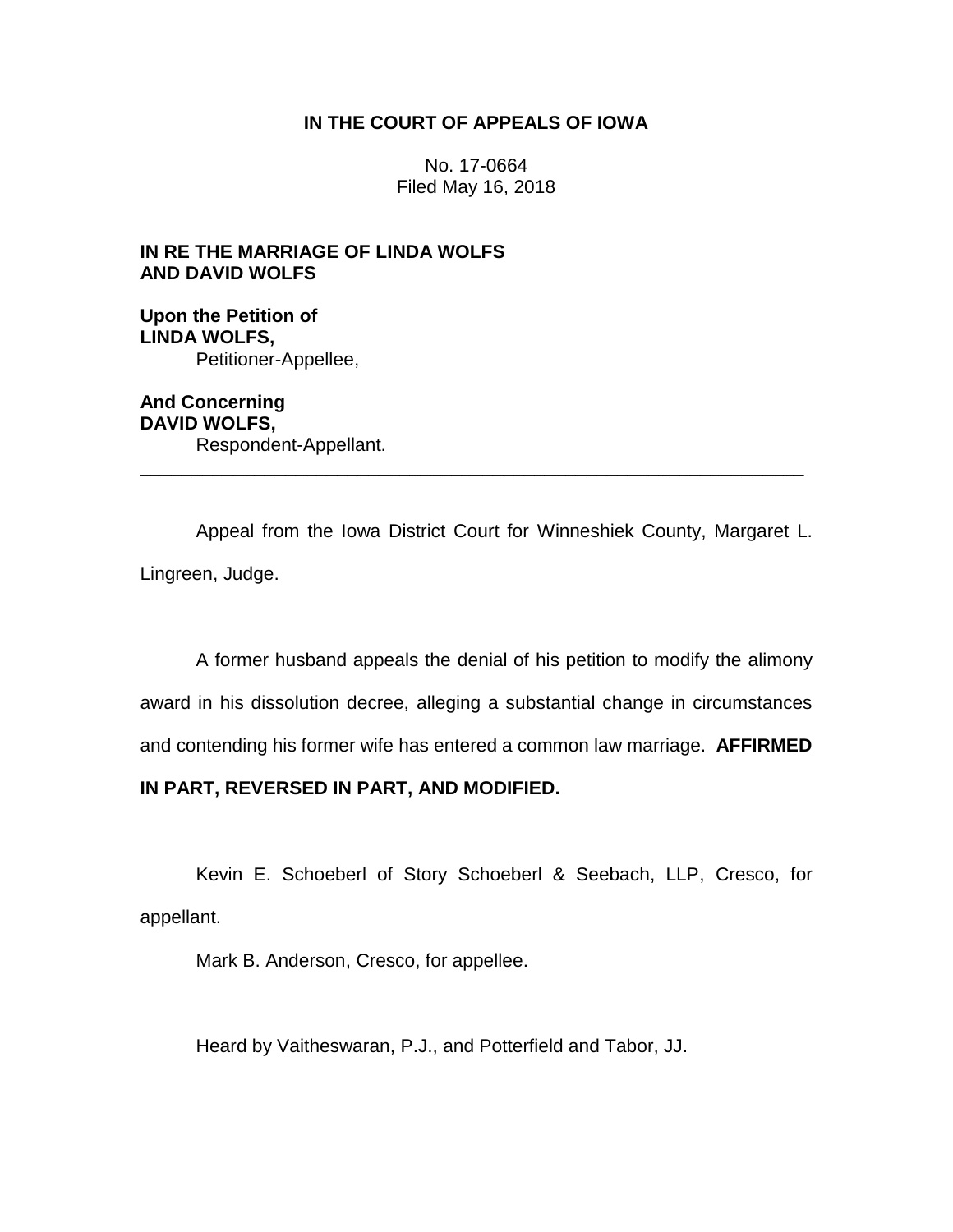#### **TABOR, Judge.**

Seeking to eliminate or reduce his spousal support obligation, David Wolfs contends circumstances have changed since the entry of the decree dissolving his long-time marriage to Linda Wolfs. First, he alleges Linda remarried by common law. Second, he claims his own health and earning capacity have worsened while Linda's health and financial prospects have improved. David appeals the district court's denial of his request for modification and its conclusion Linda did not enter a common law marriage.

Because the record shows Linda did not have the intent to remarry nor did she declare publicly she had remarried, David cannot prove a new marriage under common law. We affirm the district court on that basis. But because Linda has been continuously cohabitating with her new paramour and receives considerable financial assistance from him, we find a substantial change in circumstances and modify the district court's decision by reducing David's alimony payments.

#### **I. Facts and Prior Proceedings**

Even now, in his late sixties, David's military service in Vietnam comes back to haunt him. His war wounds left him with posttraumatic stress disorder (PTSD) and cardiovascular maladies linked to Agent Orange. After leaving the Army, he married Linda in April 1974. Just shy of thirty-seven years later, and after raising six children, they divorced in February 2011. At the time of the divorce, Linda was fifty-seven years old and not in good health; David was sixty-one years old. The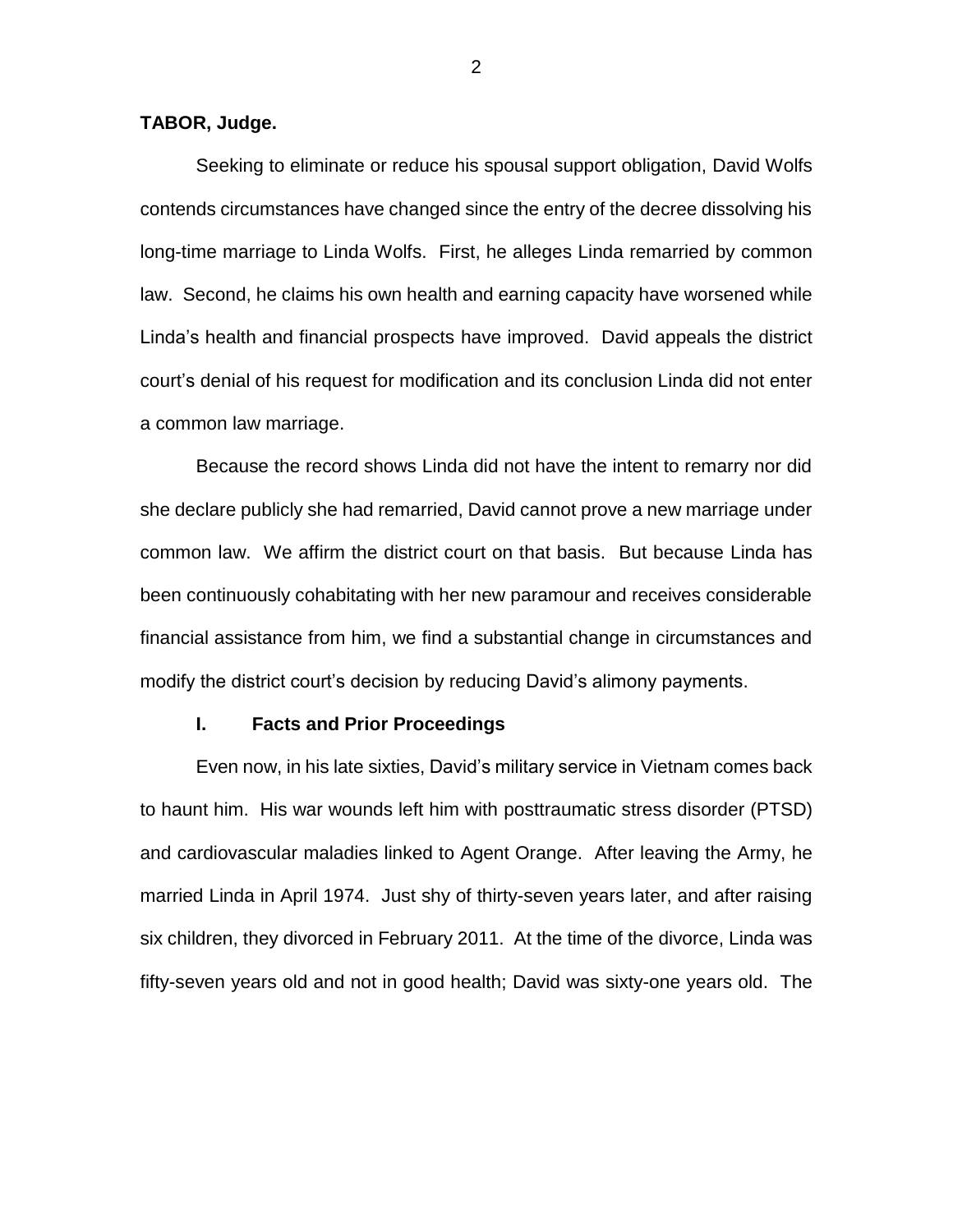divorce decree directed David to pay \$750 per month in "traditional" spousal support<sup>1</sup> until Linda died or remarried.

In May 2012, Linda moved in with Christopher Hick, and they have lived together continuously since then. Christopher bought the house where they live and deeded an interest in the property to Linda in joint tenancy with full rights of survivorship. In October 2012, Linda and Christopher invited family and friends to a ceremony they described as a "celebration of love." Linda's grown sons walked her down the aisle, and her granddaughter was the flower girl. While they did not have an officiant, Linda and Christopher did exchange vows and rings. The event was also announced in the local newspaper and on Facebook.

In July 2016, David filed a petition for modification, alleging "a substantial and material change in circumstances to either modify or terminate the spousal support previously ordered." The petition contended Linda had entered a common law marriage. The petition also alleged David's health and financial circumstances had declined since entry of the decree. The district court denied the modification petition. The court found David did not prove the existence of a common law marriage between Linda and Christopher and did not show any other "substantial change in circumstances warranting modification of [David's] spousal support obligation owing to [Linda]." David appeals those findings.

<sup>&</sup>lt;sup>1</sup> In 1980, our legislature replaced the term "alimony" with the phrase "spousal support" in the Iowa Code. But we still use the terms interchangeably in our case law. *See In re Marriage of Ales,* 592 N.W.2d 698, 702 n.2 (Iowa Ct. App.1999).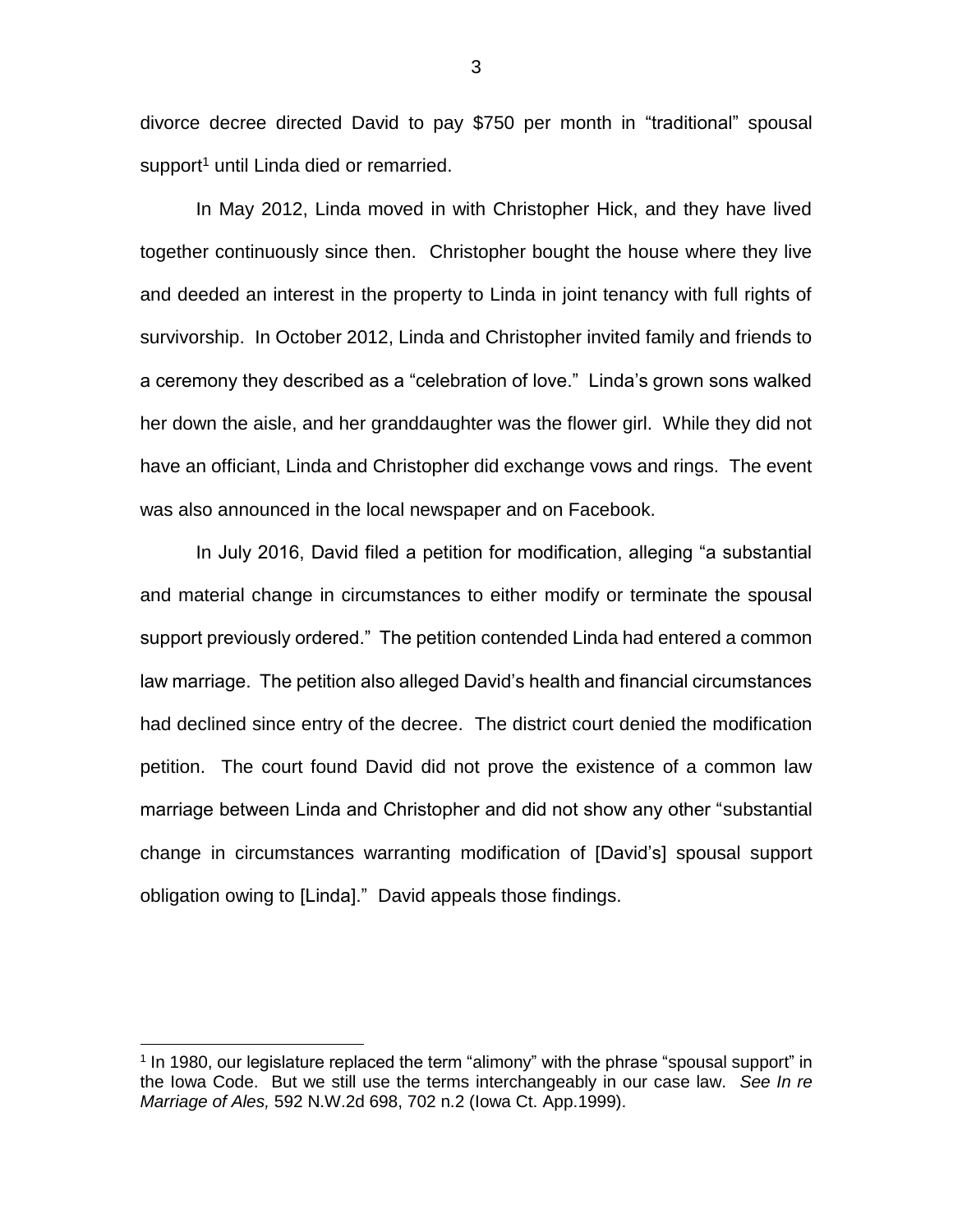### **II. Scope and Standards of Review**

Petitions to modify the spousal support provisions of a divorce decree lie in equity. *See In re Marriage of Hoffman*, 867 N.W.2d 26, 32 (Iowa 2015). So our review is de novo. *Id.*; *see* Iowa R. App. P. 6.907. We likewise review claims of a common law marriage de novo. *In re Marriage of Martin*, 681 N.W.2d 612, 616 (Iowa 2004). "To overturn a trial court's decision on attorney fees the complaining party must show" an abuse of discretion. *In re Marriage of Roerig*, 503 N.W.2d 620, 622 (Iowa Ct. App. 1993) (citation omitted).

#### **III. Legal Analysis**

 $\overline{a}$ 

David attacks the alimony provision of the divorce decree in two ways. He first seeks to end the obligation by proving Linda's relationship with Christopher amounts to a common law marriage. Short of that, he urges elimination or reduction of the support payments based on a material change in circumstances namely his declining health and earning capacity compared to Linda's renewed vigor, increased work hours, and pooling of resources with her paramour Christopher. We will address each claim in turn.

### **A. Did Linda Enter a Common Law Marriage?**

Under the decree, David's obligation to pay alimony ends if Linda remarries.<sup>2</sup> David insists the October 2012 ceremony—dubbed a "celebration of love" by Linda and Christopher—ushered in their common law marriage and

 $2$  Our court has found it is "inappropriate to use cohabitation as an event to automatically terminate alimony in an original dissolution decree." *In re Marriage of Wendell*, 581 N.W.2d 197, 200 (Iowa Ct. App. 1998).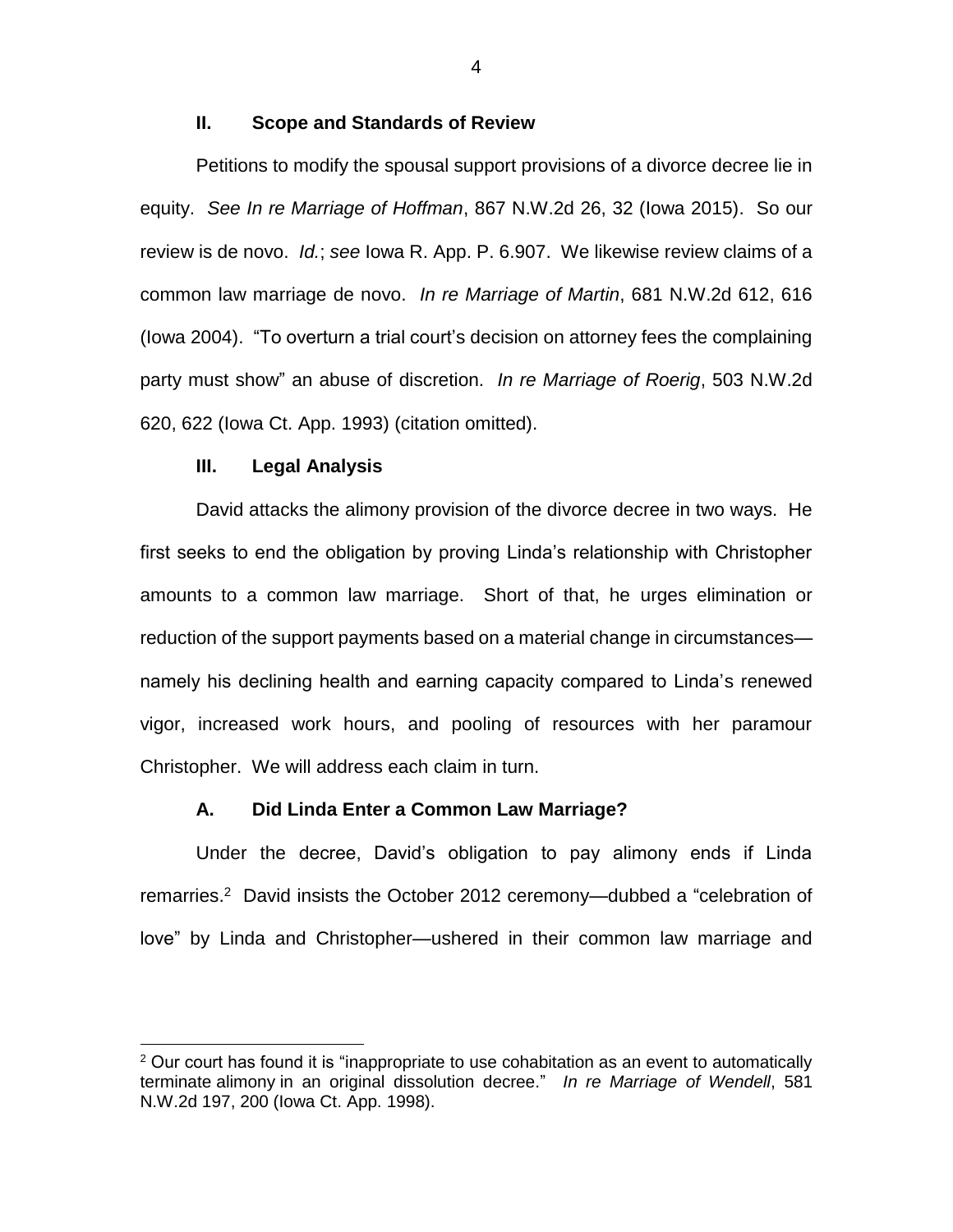should serve to cut off Linda's spousal support. Linda counters that no contract of marriage exists between her and Christopher either by statute or common law.

Iowa recognizes two forms of marriage: one is ceremonial, governed by Iowa Code chapter 595 (2016), and the other, less formal variety, is known as common law marriage. *See Martin*, 681 N.W.2d at 616–17. "Although a common law marriage is as valid as a ceremonial marriage, there is no public policy favoring this type of marriage." *Id*. at 617 (citing *In re Marriage of Winegard*, 278 N.W.2d 505, 510 (Iowa 1979)). The burden of proving a common law marriage rests with the party asserting its existence, and we carefully scrutinize such claims. *Id*. Proof requires three elements: (1) a present intent and agreement to be married by both parties reflecting the contractual nature of the arrangement; (2) continuous cohabitation; and (3) public declaration that the parties are married. *See Winegard*, 278 N.W.2d at 510. Failure to prove any of the three elements dooms a common law marriage claim. *See Id.* Public declaration has been called the "acid test" of a common law marriage. *Martin*, 681 N.W.2d at 618.

Here, the second element is not in dispute—Linda and Christopher continuously cohabitated since May 2012. But Linda disputes the first and third elements, claiming she and Christopher did not have the intent to be married and did not hold out their relationship as a marriage.

To prove the first element, a present intent to be married, David focuses on the commitment ceremony held by Linda and Christopher in October 2012. Linda acknowledged at the modification hearing that the ceremony had "lots of similarities" to a wedding: mailed invitations, an announcement in the local newspaper, walking down the aisle with family members, a best man, a maid of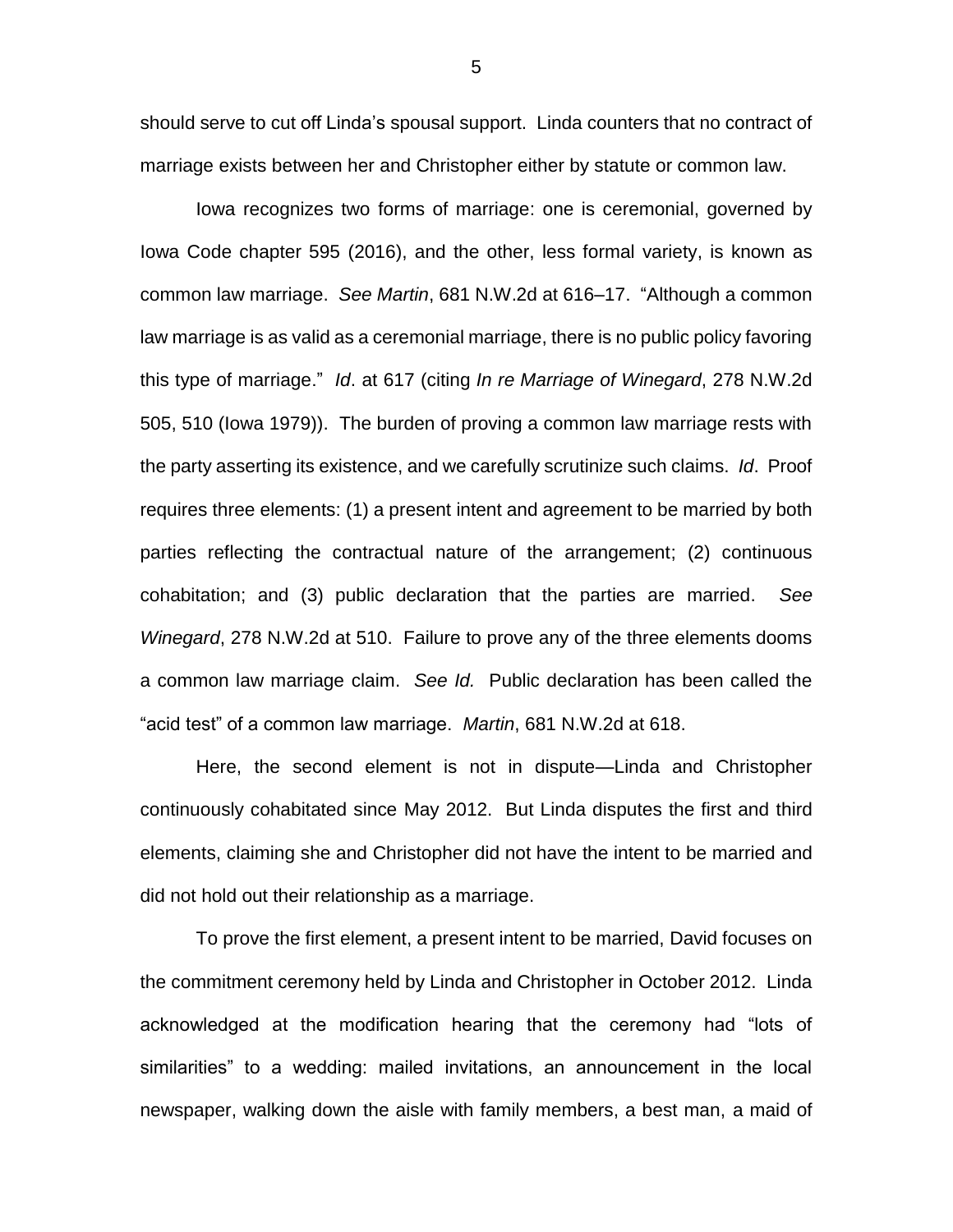honor, a flower girl, vows, religious influences, rings, cake cutting, photography, gifts and cards. Linda's son, Josh, believed the reason for the ceremony was so his mother and Christopher could "just kind of get married." But Linda testified she and Christopher were careful not to utter the words "marriage" or "husband and wife" during the service. She testified: "We're nothing but friends"—though she did acknowledge they had a sexual relationship. Linda's daughter-in-law, Allison, testified Linda told her that they wanted to have a ceremony, but could not have a "true wedding" without Linda losing her alimony. Linda described wanting to be "married in heart, but not on paper."<sup>3</sup>

The role of the ceremony in this case is interesting. Normally, the question is whether a common law marriage exists in the absence of a ceremony. *See In re Fisher's Estate*, 176 N.W.2d 801, 806 (Iowa 1970) (holding "no particular form or ceremony is necessary" to show the entry of a common law marriage contract). Here, the question is whether the occurrence of a public wedding-like ceremony in which a man and woman "dedicate themselves to one another" demonstrates the couple's intent to be married, even though they eschewed the key terms of art. The district court held neither Linda nor Christopher had a present intent to be married. We reach the same conclusion. The stated purpose of the ceremony was to celebrate the loving relationship between Linda and Christopher, but it was expressly not to solemnize a marriage as set out in chapter 595.

On the third element, public declaration, David pointed to evidence Christopher had once introduced Linda as his wife to third parties in front of her

<sup>&</sup>lt;sup>3</sup> David offered into evidence Linda's Facebook post from October 2015 congratulating Christopher on their third anniversary.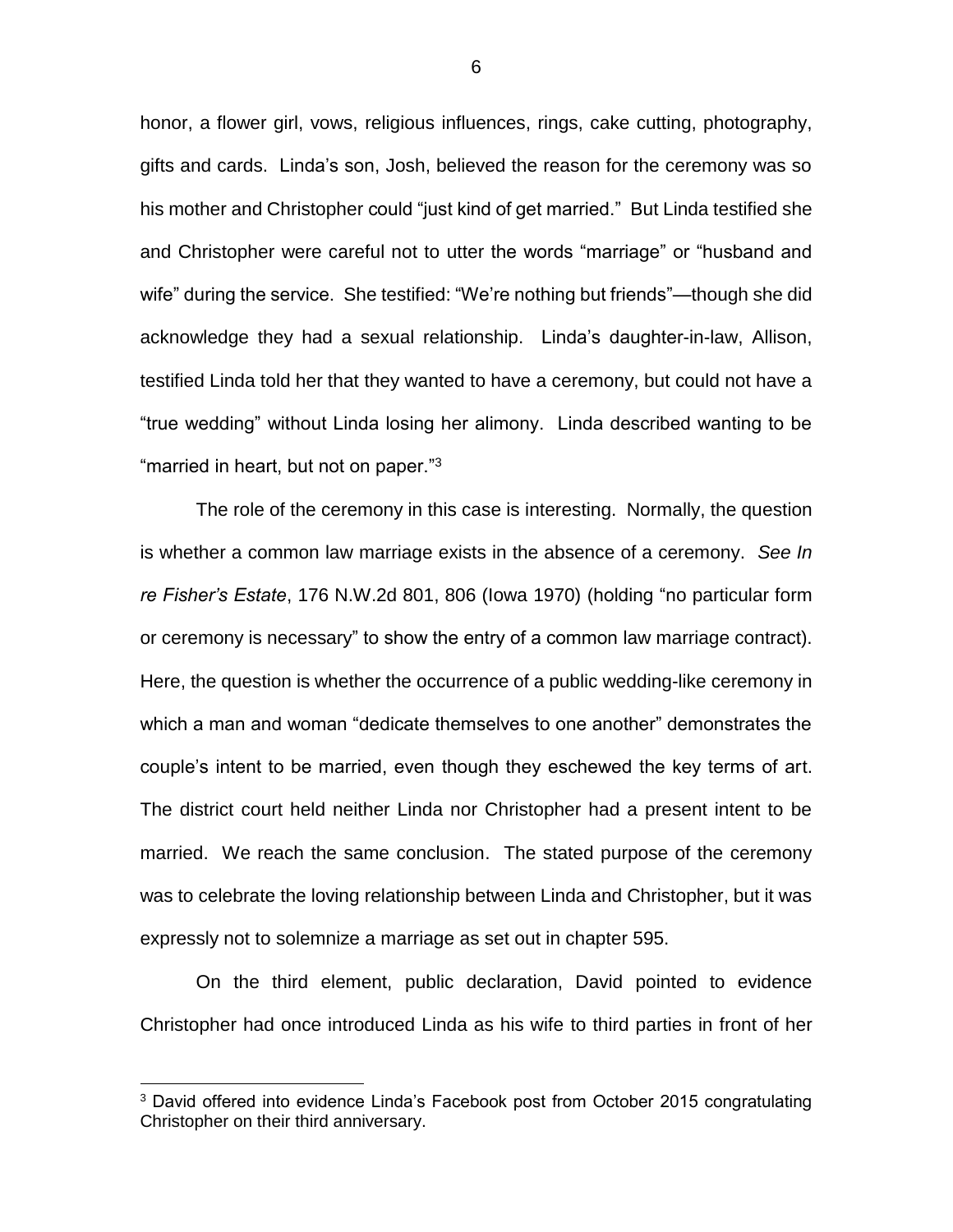son Josh. But Christopher testified he never represented himself to be Linda's husband and people in the Decorah community did not recognize them as husband and wife. Their pastor agreed Linda and Christopher did not present themselves as husband or wife, rather using the term "significant other." A local banker said she had never heard anyone in the community refer to Christopher and Linda as husband and wife.

The district court "found both Linda and Christopher credible in their testimony." The court ruled: "Christopher and Linda have not represented themselves to be married. This was confirmed by various members of the Decorah community, including the couple's pastor, banker, and neighbor." 4 We give weight to the district court's credibility findings. *See In re Marriage of McDermott*, 827 N.W.2d 671, 676 (Iowa 2013). Otherwise viewing the record de novo, we cannot conclude David established the public-declaration element of common law marriage. Accordingly, we do not find his alimony obligation automatically expired under the remarriage term of the decree.

But this finding does not end our inquiry. The question remains whether Linda's live-in relationship and sharing of expenses with Christopher constituted a substantial change in circumstances justifying an order terminating or reducing David's alimony payments. *See In re Marriage of Ales*, 592 N.W.2d 698, 703 (Iowa Ct. App. 1999) (holding cohabitation may be "so economically akin to remarriage" as to be a substantial change of circumstances justifying the reduction or

<sup>4</sup> We find an additional circumstance significant—since the divorce Linda has continued to file her tax returns as a single person. *See Winegard*, 278 N.W.2d at 511 (giving weight to tax filing information in determining common law marriage question).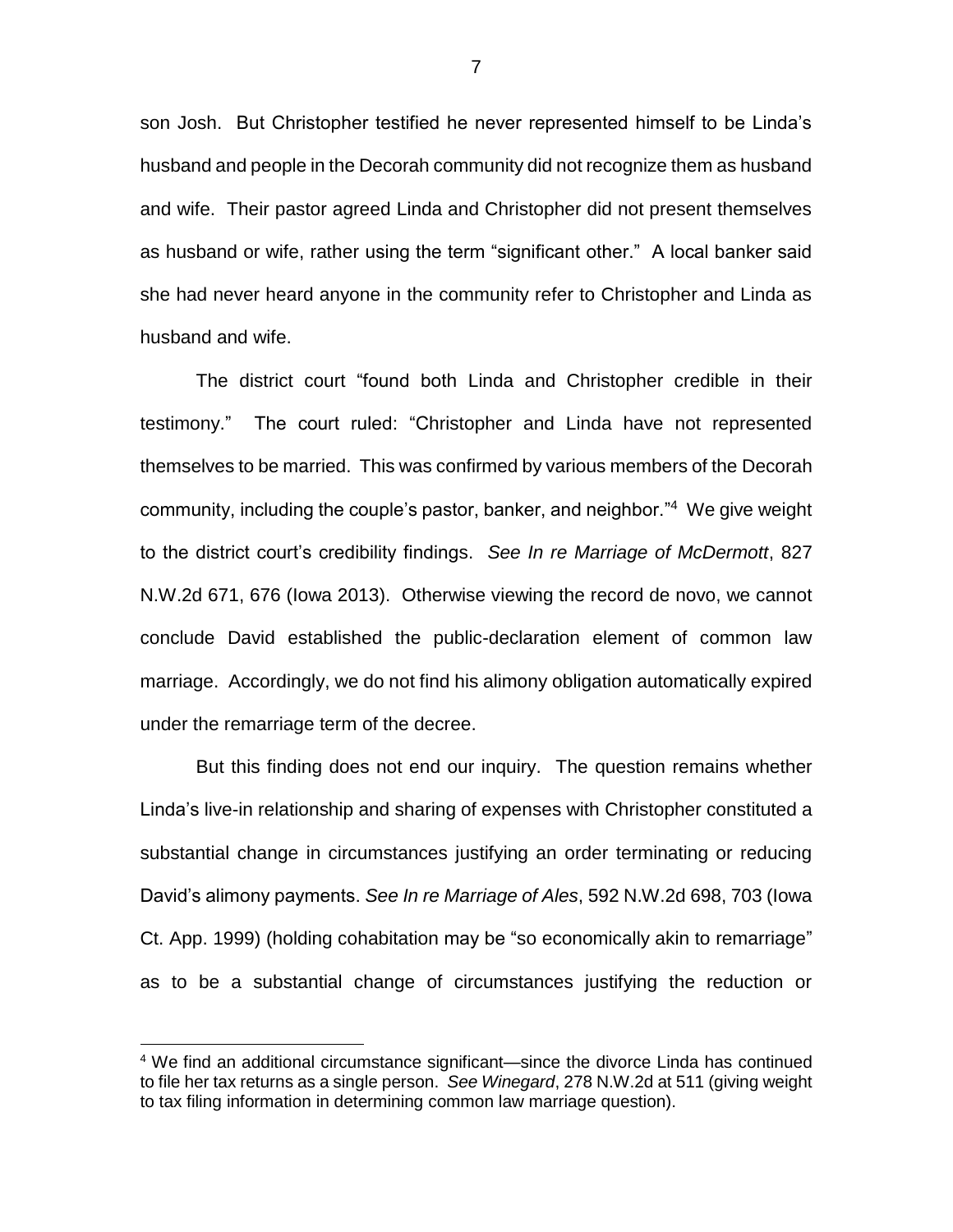termination of spousal support). We will address this question in the following section.

## **B. Did David Prove a Material and Substantial Change in Circumstances Since Entry of the Decree Warranting a Reduction in or Elimination of His Alimony Obligation?**

The spousal support provisions in a divorce decree "are normally final as to the circumstances existing at the time." *In re Marriage of Sisson*, 843 N.W.2d 866, 870 (Iowa 2014) (citing *Mears v. Mears*, 213 N.W.2d 511, 515 (Iowa 1973)). But courts may modify support orders when there is a substantial change in circumstances. Iowa Code § 598.21C(1). To determine where there is a substantial change in circumstances, courts will consider all relevant factors, including changes in employment, earning capacity, income, or other resources of a party; changes in medical expenses of a party; changes to physical, mental or emotional health of a party; change in the residence of a party; remarriage of a party; and possible support of a party by another person. *Id.* § 598.21C(1)(a)–(*l*); *see Sisson*, 843 N.W.2d at 870. "[T]he changed circumstances must be material and substantial, essentially permanent, and not within the contemplation of the court at the time of the [original] decree. *Sisson,* 843 N.W.2d at 870–71 (citing *Mears*, 213 N.W.2d at 515).

As an anchor to our assessment of the change in circumstances alleged by David, we revisit the parties' health and financial conditions when the decree was entered. At the time of the divorce, David experienced joint pain and PTSD related to his military service. As of February 2011, David received \$1454 per month in disability payments from the Social Security Administration and another \$974 per month from the Veteran's Administration (VA). His VA disability rating was forty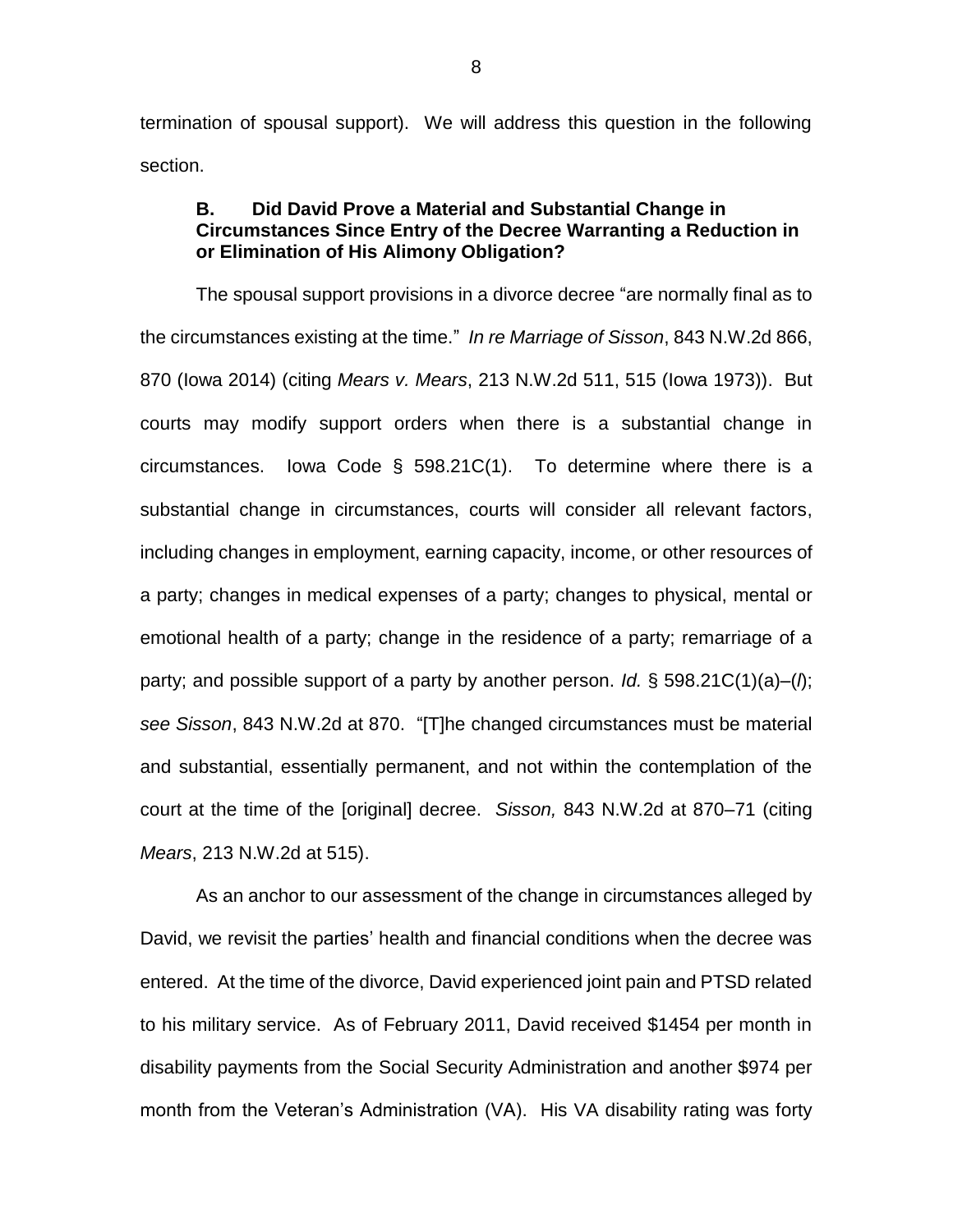percent. For her part, Linda suffered from arthritis, fibromyalgia, chronic headaches, neck and back pain, skin cancer, a torn rotator cuff, and depression. She had a weight-lifting restriction that limited her employment opportunities. She closed her ceramic business in October 2010. As of February 2011, Linda worked twenty-five hours per week at JCPenney's earning \$7.75 per hour or about \$931 per month. She received financial assistance from a local charity and was on a waiting list for low-income housing.

Fast forward to the time of David's modification petition in July 2016. David emphasized his declining health. Doctors diagnosed him with herbicide poisoning from exposure to Agent Orange during his military service, a diagnosis that had not been confirmed at the time of the divorce. In light of that diagnosis, the VA raised his disability rating to ninety percent. David had open heart surgery in 2015. He also testified to emerging medical issues with his liver and lungs. At the time of the modification, David was receiving \$2906 from the VA and \$1581 from the Social Security Administration. He also had received a lump sum payment of \$102,843 in back benefits from the VA in May 2015 and a second payment of \$2906 in December 2016. With these funds David paid off \$12,000 he owed on the contract for his house, built a garage for \$23,000, purchased a pickup truck for \$37,000, and set up a burial account of \$8000. David also acknowledged his medical and dental expenses are completely covered by the VA.

As for Linda, after the divorce, Linda continued to work at JCPenney's until she quit in April 2016. She also filed for bankruptcy and received a discharge. She later took out a \$10,000 revolving loan to restart her ceramic business and gift shop, Heavenly Made LLC, and now operates that enterprise full time with the help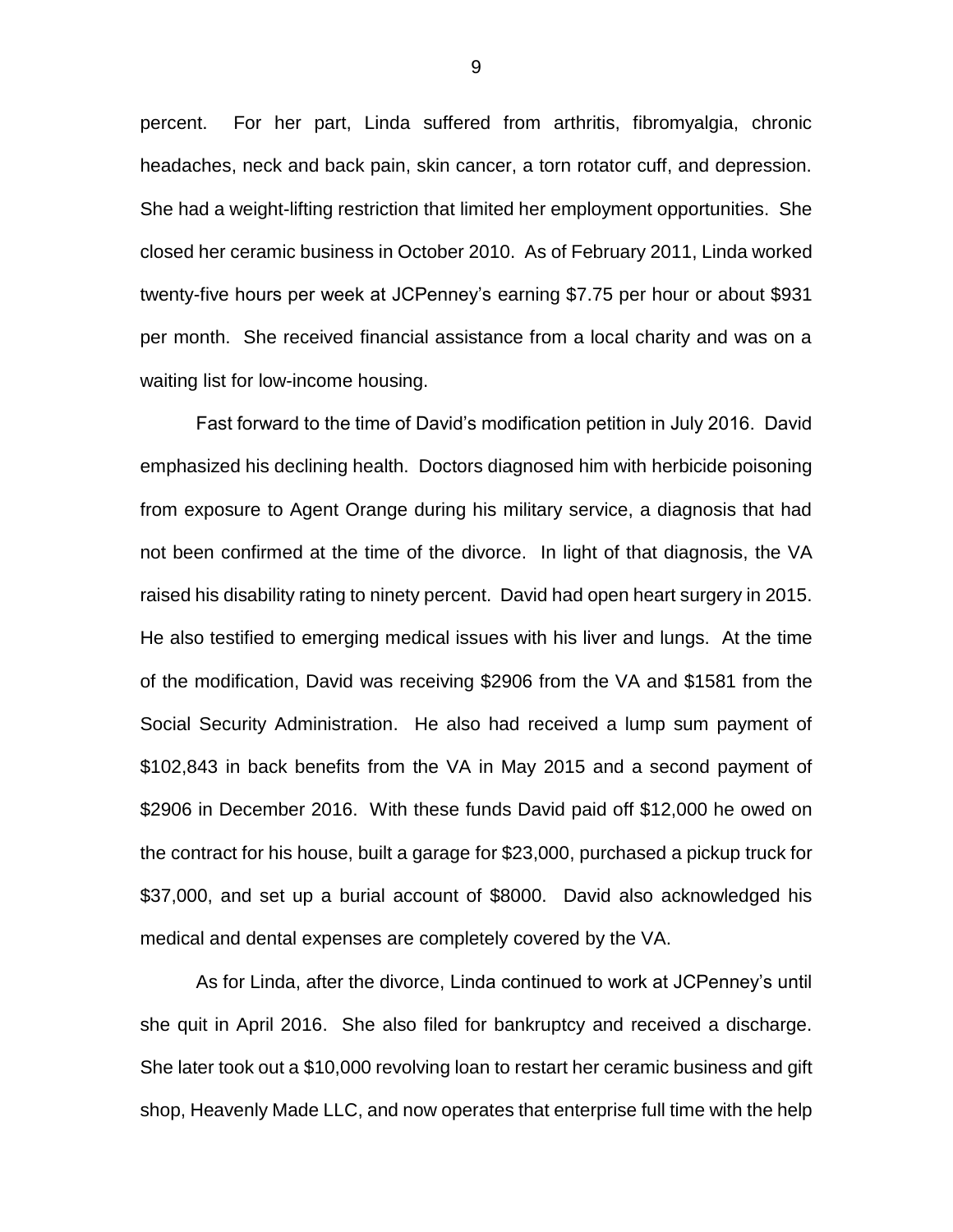of her paramour Christopher. Linda estimated they each worked forty-five to fifty hours per week. She testified she paid \$1100 per month in rent for the business, which was not yet profitable.<sup>5</sup> At the time of the modification hearing, Linda received \$595 per month in Social Security payments, in addition to the \$750 per month in alimony. David argues Linda's health has improved since entry of the decree, asserting "clearly she has the stamina and physical prowess to work 50 hours per week."

We also take into account Christopher's contributions to Linda's support. Christopher received about \$3300 per month in disability and retirement benefits from the State of Wisconsin. He paid their shared household bills and the mortgage. Christopher co-signed a vehicle loan with Linda. He also was involved with Linda's ceramics business and was authorized to write checks from her business account. He used his personal credit card to make purchases for the business, for which he received no reimbursement. In 2015, he bought a cargo trailer for Linda to use in the business. Christopher has also named Linda as the beneficiary of his life insurance policy.

The district court acknowledged David's health was declining, but concluded his financial situation had "substantially improved" since entry of the divorce decree. The court calculated that the \$750 monthly alimony payment was twenty-nine percent of his income in 2011, but only seventeen percent of his current income. The court noted after satisfying his monthly expenses, David still had \$3000 available for discretionary spending. The court stated: "In contrast,

<sup>&</sup>lt;sup>5</sup> Her tax returns showed gross receipts for the business of \$13,904 in 2015 and \$22,857 in 2016, with gross income from the business of \$15,304 in 2015 and \$13,688 in 2016.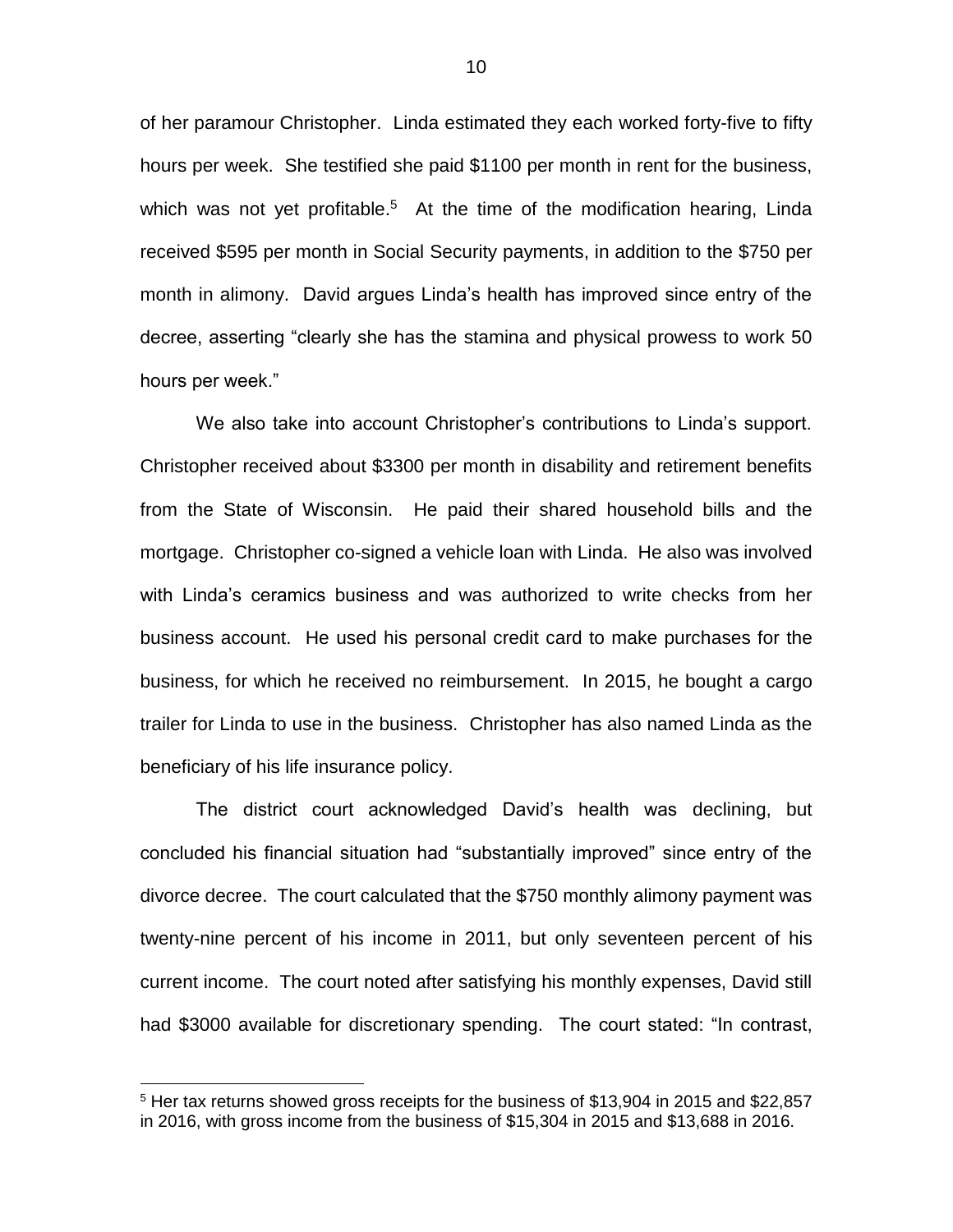Linda currently has less monthly income than she did at the time of entry of the dissolution decree." The court further found Linda's health was neither better nor worse than six years earlier. The court ultimately concluded "there has not been a substantial change in circumstances warranting modification of [David's] spousal support obligation owing to [Linda]."

We disagree with the district court's bottom line. While Linda's monthly income may not have increased since the time of the decree, the district court did not fully consider the substantial assistance she is now receiving from Christopher by virtue of their stable cohabitation. At the time of the decree, Linda was seeking charitable assistance and public housing. Now Christopher pays the couple's mortgage and household expenses, freeing Linda to use her own income for discretionary spending and to grow her new business. And Christopher helps with the business efforts and expenditures. Linda also has some peace of mind from her deeded interest in their home and as a beneficiary of Christopher's life insurance. By all measures, Linda's economic prospects have improved considerably since the time of the decree. On David's side of the ledger, we agree with the district court that the increase in his disability benefits has placed him in a more stable financial situation. But those resources are likely to be devoted largely to addressing his everyday needs related to his declining physical condition.

Under the tenet adopted in *Ales*, David was required to show Linda's cohabitation was a substantial change of circumstances. *See* 592 N.W.2d at 703. Since David has met that initial showing, the burden shifts to Linda to convince us that spousal support should continue "in spite of the cohabitation because of an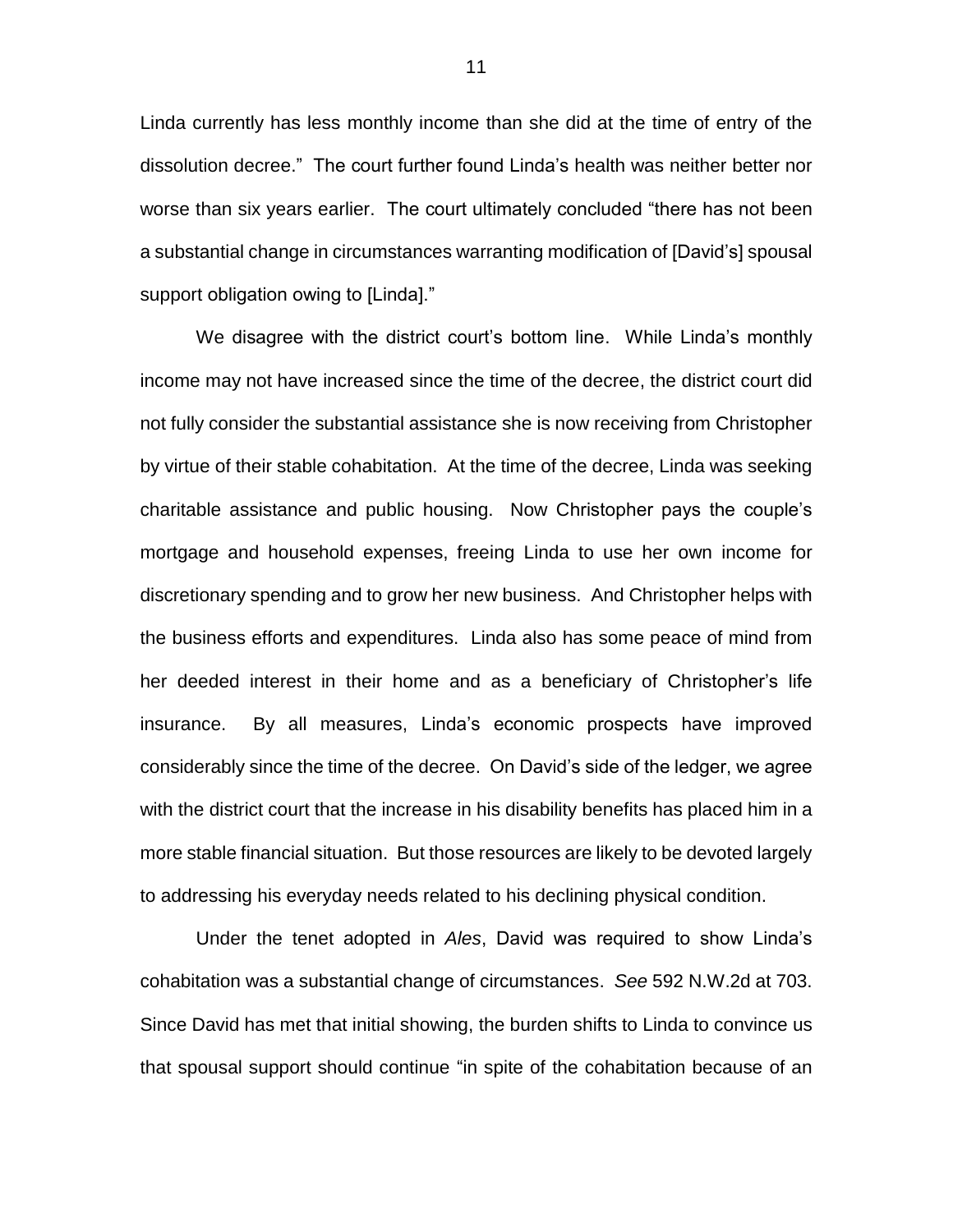ongoing need, or because the original purpose for the support award makes it unmodifiable." *See id*.

The purpose of the traditional alimony award in this case was to care for "a dependent spouse who was incapable of self support." The original decree stated: "Considering the length of the parties' marriage, [Linda's] physical and emotional health, her limited earning capacity and the fact she is not likely to become selfsupporting, the Court finds an award of traditional alimony is warranted." Linda has not established that the spousal support should continue at the same rate in spite of her cohabitation with Christopher and the improved financial footing that relationship has provided her. The instant case is far different from the situation in *Ales* where the recipient of spousal support received only "sporadic contributions" to the household from her live-in companion. *See id*. By contrast, Christopher was a major contributor to the financial well-being of their household, as well as Linda's business.

Because the aim of enabling Linda to support herself has been partially achieved, we find it equitable to reduce David's alimony obligation. When pressed at oral argument to specify an equitable amount of spousal support at this point in time, David's attorney suggested half the monthly payment of \$750 ordered in the original decree. Accordingly, we modify the decree to require David pay Linda \$375 per month. We consider it more equitable to reduce than to eliminate the support obligation because David currently has the financial means to pay that amount and Linda is still struggling to derive a profit from her ceramics business.